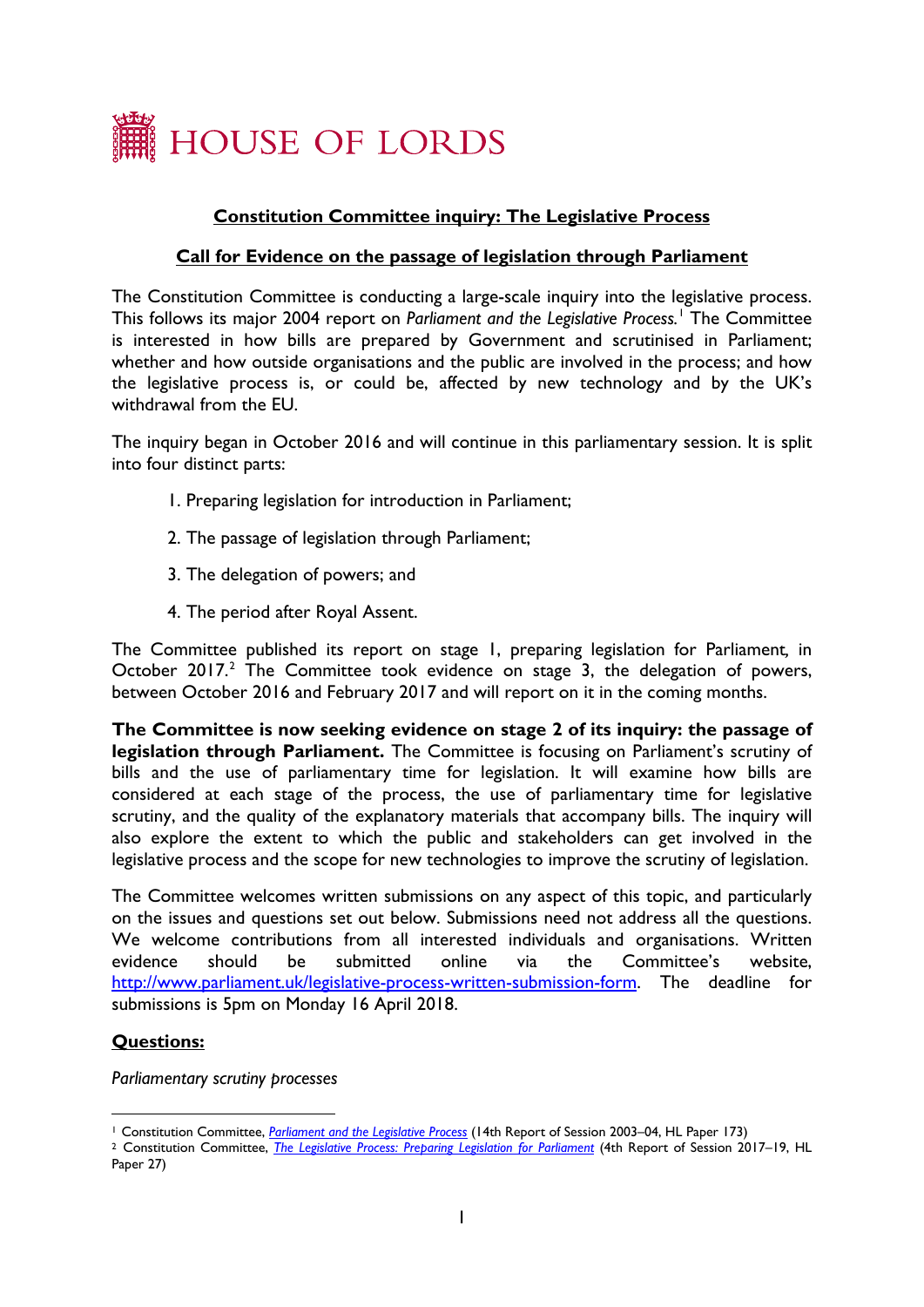- How effectively does Parliament scrutinise bills at the various stages of the legislative process, in both the House of Commons and the House of Lords?
- To what extent does each House have a separate role in the legislative process? How well understood are these roles?
- What has been the impact of changes to the legislative process since 2004, such as the introduction in the House of Commons of public bill committees and the 'English votes for English laws' procedures?
- Should there be greater select committee involvement in legislative scrutiny?
- To what extent does the UK's withdrawal from the European Union pose challenges for Parliament's scrutiny of bills?

### *Timetabling of legislative scrutiny*

- Does the legislative process appropriately balance time spent considering bills in the Chamber of each House with time in public bill committee/Grand Committee?
- Does the arrangement and timetabling of legislative business work effectively?
- What is the impact on the legislative process of having annual sessions of Parliament? What difference does a two-year session, such as 2010–12 and 2017–19, make?

### *Explanatory materials*

- How useful are the explanatory materials accompanying bills for parliamentarians and the public? What could be done to improve the accessibility and understanding of legislation?
- How effective is Parliament's scrutiny of impact assessments and other Government documents accompanying legislation?

#### *Public engagement*

- To what extent, and how effectively, are the public and stakeholders involved in the scrutiny of legislation as it passes through Parliament?
- To what extent does stakeholder involvement prior to the introduction of a bill have an impact during the legislative process?
- What could be done to increase or improve engagement with the public and stakeholders?

## *Technology*

- How might Parliament's website be improved to communicate the workings of the legislative process more effectively? Are there opportunities to display more clearly the way bills change through the process and the impact of proposed amendments at each stage?
- How can new technologies enhance the quality of bill scrutiny and understanding of the legislative process?